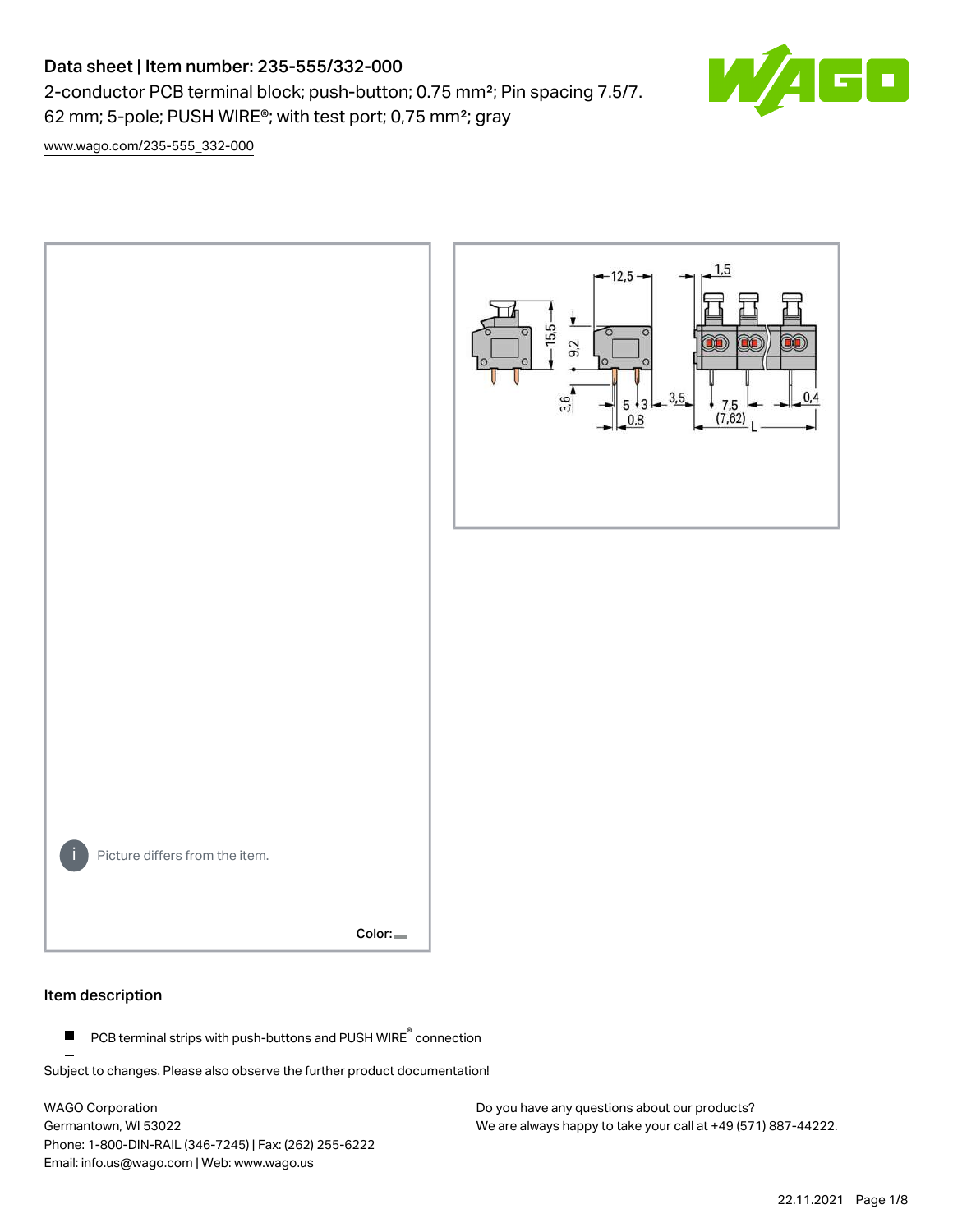

- **Double-wire connection for commoning signals**
- $\blacksquare$ Push-in termination of solid conductors
- Easy conductor removal via push-button  $\blacksquare$
- $\blacksquare$ Set to metric or inch pin spacing by compressing PCB terminal strips or pulling them apart
- $\blacksquare$ Also available with a test slot

### Data Notes

| Variants: | Other pole numbers                                               |
|-----------|------------------------------------------------------------------|
|           | Other colors                                                     |
|           | Mixed-color PCB connector strips                                 |
|           | Direct marking                                                   |
|           | Other versions (or variants) can be requested from WAGO Sales or |
|           | configured at https://configurator.wago.com/                     |

# Electrical data

#### IEC Approvals

| Ratings per                 | IEC/EN 60664-1                                                        |
|-----------------------------|-----------------------------------------------------------------------|
| Rated voltage (III / 3)     | 400 V                                                                 |
| Rated surge voltage (III/3) | 6 <sub>kV</sub>                                                       |
| Rated voltage (III/2)       | 630 V                                                                 |
| Rated surge voltage (III/2) | 6 kV                                                                  |
| Nominal voltage (II/2)      | 1000V                                                                 |
| Rated surge voltage (II/2)  | 6 <sub>kV</sub>                                                       |
| Rated current               | 10A                                                                   |
| Legend (ratings)            | $(III / 2)$ $\triangle$ Overvoltage category III / Pollution degree 2 |

### UL Approvals

| Approvals per                  | UL 1059 |
|--------------------------------|---------|
| Rated voltage UL (Use Group B) | 300 V   |
| Rated current UL (Use Group B) | 10 A    |
| Rated voltage UL (Use Group D) | 300 V   |
| Rated current UL (Use Group D) | 10 A    |

#### CSA Approvals

| per    |               |
|--------|---------------|
| ovais: | $\sim$ $\sim$ |
| Annr   | SΔ            |
|        | vv.           |
|        | ___           |
|        |               |

Subject to changes. Please also observe the further product documentation!

| WAGO Corporation                                       | Do you have any questions about our products?                 |
|--------------------------------------------------------|---------------------------------------------------------------|
| Germantown, WI 53022                                   | We are always happy to take your call at +49 (571) 887-44222. |
| Phone: 1-800-DIN-RAIL (346-7245)   Fax: (262) 255-6222 |                                                               |
| Email: info.us@wago.com   Web: www.wago.us             |                                                               |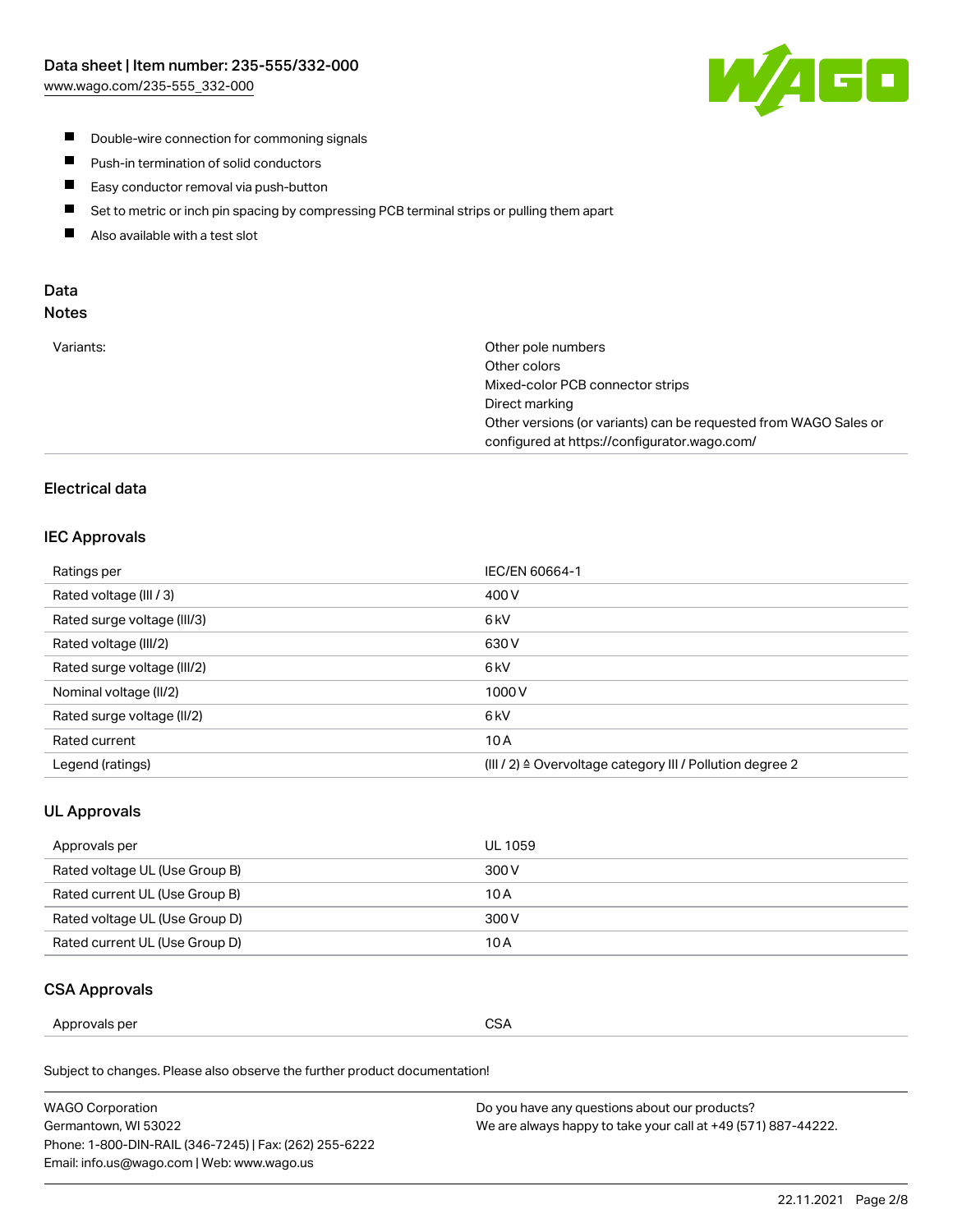[www.wago.com/235-555\\_332-000](http://www.wago.com/235-555_332-000)



| Rated voltage CSA (Use Group B) | 300 V |
|---------------------------------|-------|
| Rated current CSA (Use Group B) |       |

### Connection data

| Total number of connection points | 10 |
|-----------------------------------|----|
| Total number of potentials        |    |
| Number of connection types        |    |
| Number of levels                  |    |

### Connection 1

#### Connection technology PUSH WIRE®

|                                       | <b>PUSH WIRE</b>                       |
|---------------------------------------|----------------------------------------|
| Actuation type                        | Push-button                            |
| Solid conductor                       | $0.20.75$ mm <sup>2</sup> / 24  18 AWG |
| Strip length                          | $910$ mm / 0.35  0.39 inch             |
| Conductor connection direction to PCB | 0°                                     |
| Number of poles                       | ა                                      |

# Physical data

| Pin spacing                          | 7.5/7.62 mm / 0.295/0.3 inch |
|--------------------------------------|------------------------------|
| Width                                | 39 mm / 1.535 inch           |
| Height                               | 19.1 mm / 0.752 inch         |
| Height from the surface              | 15.5 mm / 0.61 inch          |
| Depth                                | 12.5 mm / 0.492 inch         |
| Solder pin length                    | 3.6 <sub>mm</sub>            |
| Solder pin dimensions                | $0.8 \times 0.4$ mm          |
| Drilled hole diameter with tolerance | $1^{(+0.1)}$ mm              |

### PCB contact

| PCB Contact                         | тнт                                      |
|-------------------------------------|------------------------------------------|
| Solder pin arrangement              | over the entire terminal strip (in-line) |
| Number of solder pins per potential |                                          |

### Material data

| Color                 | qrav |
|-----------------------|------|
| Material gro<br>arour |      |

Subject to changes. Please also observe the further product documentation!

| <b>WAGO Corporation</b>                                | Do you have any questions about our products?                 |
|--------------------------------------------------------|---------------------------------------------------------------|
| Germantown, WI 53022                                   | We are always happy to take your call at +49 (571) 887-44222. |
| Phone: 1-800-DIN-RAIL (346-7245)   Fax: (262) 255-6222 |                                                               |
| Email: info.us@wago.com   Web: www.wago.us             |                                                               |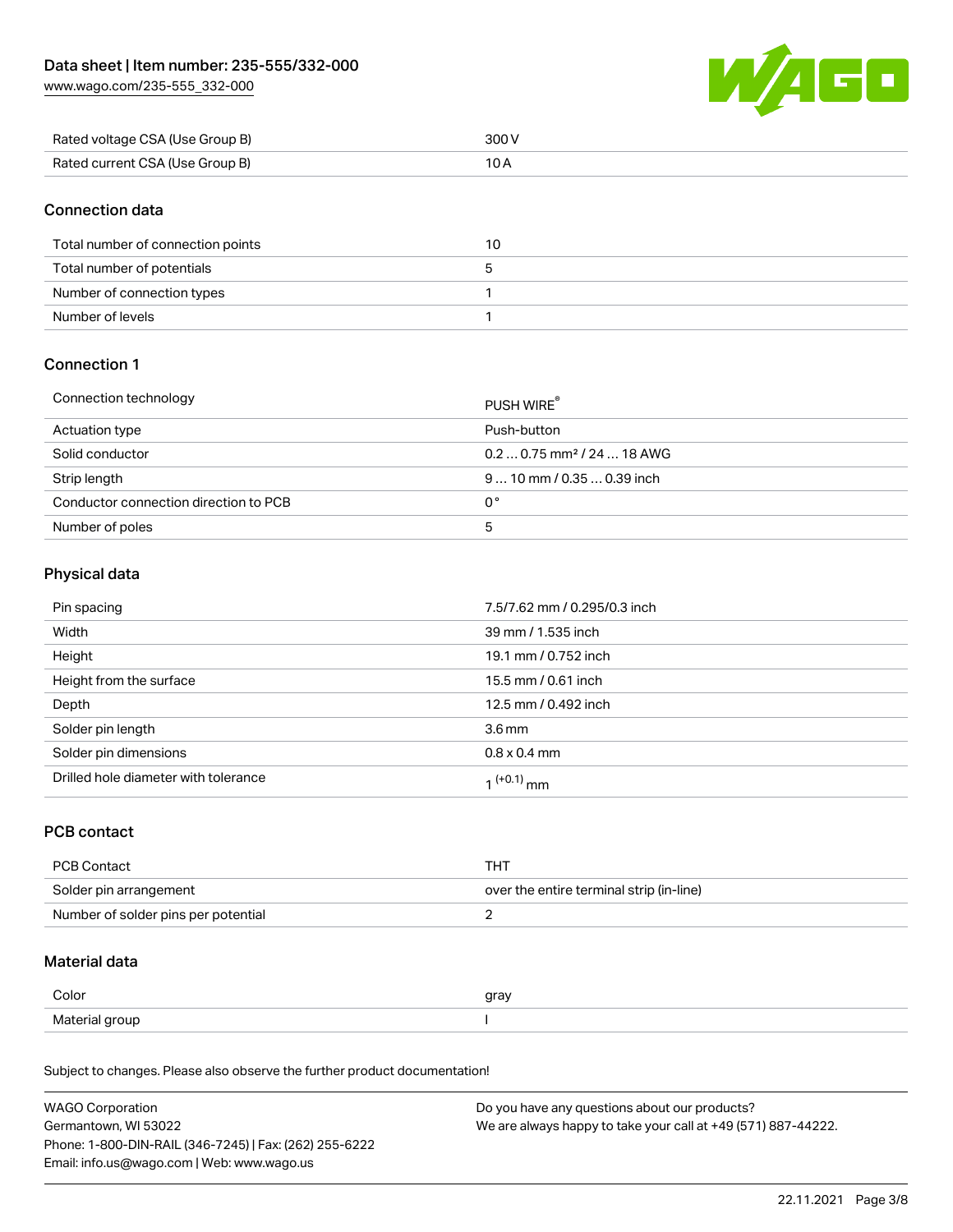[www.wago.com/235-555\\_332-000](http://www.wago.com/235-555_332-000)



| Insulation material               | Polyamide (PA66)                      |  |
|-----------------------------------|---------------------------------------|--|
| Flammability class per UL94       | V0                                    |  |
| Clamping spring material          | Chrome nickel spring steel (CrNi)     |  |
| Contact material                  | Electrolytic copper $(E_{\text{Cl}})$ |  |
| Contact plating                   | tin-plated                            |  |
| Fire load                         | 0.094 MJ                              |  |
| Weight                            | 4.6 <sub>g</sub>                      |  |
|                                   |                                       |  |
| <b>Environmental requirements</b> |                                       |  |

| Limit temperature range | $-60+105 °C$ |
|-------------------------|--------------|
|                         |              |

# Commercial data

| Product Group         | 4 (Printed Circuit) |
|-----------------------|---------------------|
| PU (SPU)              | 120 (30) Stück      |
| Packaging type        | box                 |
| Country of origin     | CН                  |
| <b>GTIN</b>           | 4044918831451       |
| Customs tariff number | 85369010000         |

## Approvals / Certificates

#### UL-Approvals

| Logo     | Approval                            | <b>Additional Approval Text</b> | Certificate<br>name |
|----------|-------------------------------------|---------------------------------|---------------------|
| J<br>. . | UL<br>UL International Germany GmbH | $\overline{\phantom{0}}$        | E45172              |

### Optional accessories

Email: info.us@wago.com | Web: www.wago.us

| <b>Ferrules</b> |                                                                                                   |                                                               |                      |
|-----------------|---------------------------------------------------------------------------------------------------|---------------------------------------------------------------|----------------------|
| Ferrule         |                                                                                                   |                                                               |                      |
|                 | Item no.: 216-101                                                                                 |                                                               | www.wago.com/216-101 |
|                 | Ferrule; Sleeve for 0.5 mm <sup>2</sup> / AWG 22; uninsulated; electro-tin plated; silver-colored |                                                               |                      |
|                 | Item no.: 216-104                                                                                 |                                                               |                      |
|                 | Ferrule; Sleeve for 1.5 mm <sup>2</sup> / AWG 16; uninsulated; electro-tin plated; silver-colored |                                                               | www.wago.com/216-104 |
|                 | Item no.: 216-106                                                                                 |                                                               |                      |
|                 | Ferrule; Sleeve for 2.5 mm <sup>2</sup> / AWG 14; uninsulated; electro-tin plated; silver-colored |                                                               | www.wago.com/216-106 |
|                 | Subject to changes. Please also observe the further product documentation!                        |                                                               |                      |
|                 | <b>WAGO Corporation</b>                                                                           | Do you have any questions about our products?                 |                      |
|                 | Germantown, WI 53022                                                                              | We are always happy to take your call at +49 (571) 887-44222. |                      |
|                 | Phone: 1-800-DIN-RAIL (346-7245)   Fax: (262) 255-6222                                            |                                                               |                      |

22.11.2021 Page 4/8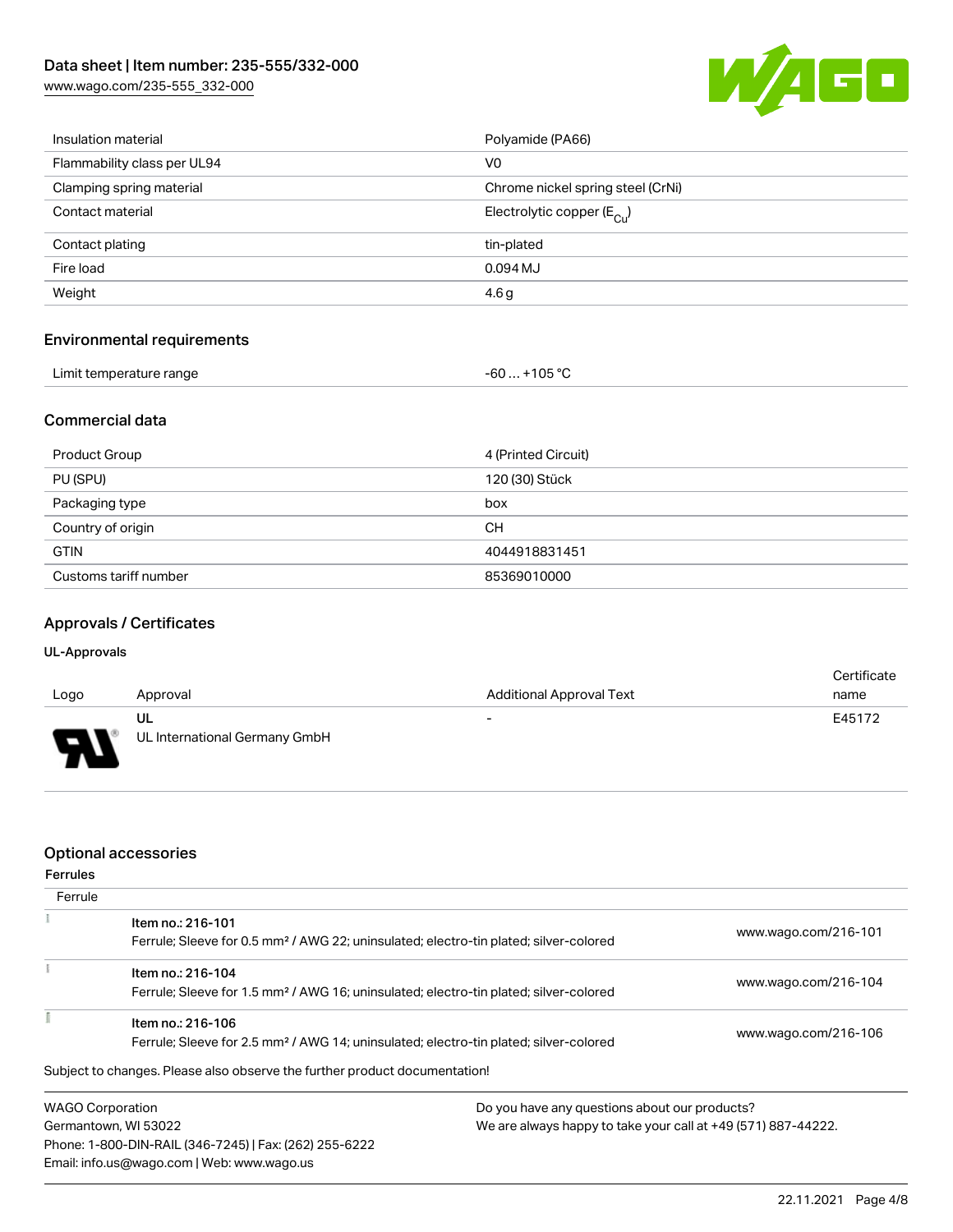### Data sheet | Item number: 235-555/332-000

[www.wago.com/235-555\\_332-000](http://www.wago.com/235-555_332-000)



|    | Item no.: 216-107<br>Ferrule; Sleeve for 4 mm <sup>2</sup> / AWG 12; uninsulated; electro-tin plated                                                                               | www.wago.com/216-107 |
|----|------------------------------------------------------------------------------------------------------------------------------------------------------------------------------------|----------------------|
| ī  | Item no.: 216-108<br>Ferrule; Sleeve for 6 mm <sup>2</sup> / AWG 10; uninsulated; electro-tin plated; silver-colored                                                               | www.wago.com/216-108 |
| Ī  | Item no.: 216-109<br>Ferrule; Sleeve for 10 mm <sup>2</sup> / AWG 8; uninsulated; electro-tin plated                                                                               | www.wago.com/216-109 |
|    | Item no.: 216-102<br>Ferrule; Sleeve for 0.75 mm <sup>2</sup> / AWG 20; uninsulated; electro-tin plated; silver-colored                                                            | www.wago.com/216-102 |
|    | Item no.: 216-103<br>Ferrule; Sleeve for 1 mm <sup>2</sup> / AWG 18; uninsulated; electro-tin plated                                                                               | www.wago.com/216-103 |
| Π  | Item no.: 216-110<br>Ferrule; Sleeve for 16 mm <sup>2</sup> / AWG 6; uninsulated; electro-tin plated; metallic brown                                                               | www.wago.com/216-110 |
|    | Item no.: 216-123<br>Ferrule; Sleeve for 1 mm <sup>2</sup> / AWG 18; uninsulated; electro-tin plated; silver-colored                                                               | www.wago.com/216-123 |
| ž. | Item no.: 216-122<br>Ferrule; Sleeve for 0.75 mm <sup>2</sup> / AWG 20; uninsulated; electro-tin plated; silver-colored                                                            | www.wago.com/216-122 |
| B  | Item no.: 216-124<br>Ferrule; Sleeve for 1.5 mm <sup>2</sup> / AWG 16; uninsulated; electro-tin plated                                                                             | www.wago.com/216-124 |
|    | Item no.: 216-142<br>Ferrule; Sleeve for 0.75 mm <sup>2</sup> / 18 AWG; uninsulated; electro-tin plated; electrolytic copper; gastight<br>crimped; acc. to DIN 46228, Part 1/08.92 | www.wago.com/216-142 |
|    | Item no.: 216-132<br>Ferrule; Sleeve for 0.34 mm <sup>2</sup> / AWG 24; uninsulated; electro-tin plated                                                                            | www.wago.com/216-132 |
|    | Item no.: 216-121<br>Ferrule; Sleeve for 0.5 mm <sup>2</sup> / AWG 22; uninsulated; electro-tin plated; silver-colored                                                             | www.wago.com/216-121 |
|    | Item no.: 216-143<br>Ferrule; Sleeve for 1 mm <sup>2</sup> / AWG 18; uninsulated; electro-tin plated; electrolytic copper; gastight<br>crimped; acc. to DIN 46228, Part 1/08.92    | www.wago.com/216-143 |
|    | Item no.: 216-131<br>Ferrule; Sleeve for 0.25 mm <sup>2</sup> / AWG 24; uninsulated; electro-tin plated; silver-colored                                                            | www.wago.com/216-131 |
|    | Item no.: 216-141<br>Ferrule; Sleeve for 0.5 mm <sup>2</sup> / 20 AWG; uninsulated; electro-tin plated; electrolytic copper; gastight<br>crimped; acc. to DIN 46228, Part 1/08.92  | www.wago.com/216-141 |
|    | Item no.: 216-152<br>Ferrule; Sleeve for 0.34 mm <sup>2</sup> / AWG 24; uninsulated; electro-tin plated                                                                            | www.wago.com/216-152 |
|    | Item no.: 216-203<br>Ferrule; Sleeve for 1 mm <sup>2</sup> / AWG 18; insulated; electro-tin plated; red                                                                            | www.wago.com/216-203 |
|    | Item no.: 216-206                                                                                                                                                                  | www.wago.com/216-206 |

WAGO Corporation Germantown, WI 53022 Phone: 1-800-DIN-RAIL (346-7245) | Fax: (262) 255-6222 Email: info.us@wago.com | Web: www.wago.us

Do you have any questions about our products? We are always happy to take your call at +49 (571) 887-44222.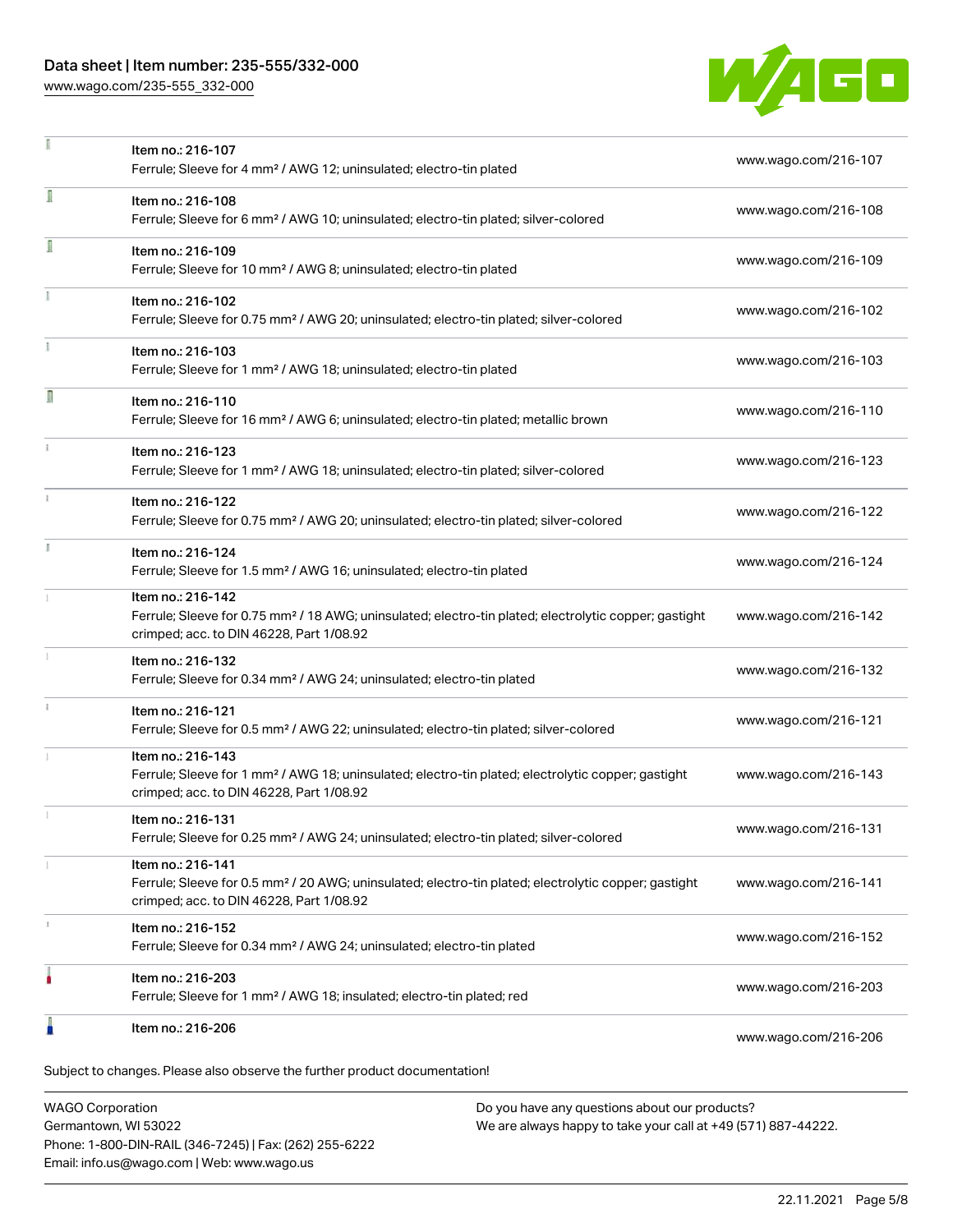[www.wago.com/235-555\\_332-000](http://www.wago.com/235-555_332-000)



|   | Ferrule; Sleeve for 2.5 mm <sup>2</sup> / AWG 14; insulated; electro-tin plated; blue                                                                                                                      |                      |
|---|------------------------------------------------------------------------------------------------------------------------------------------------------------------------------------------------------------|----------------------|
|   | Item no.: 216-207<br>Ferrule; Sleeve for 4 mm <sup>2</sup> / AWG 12; insulated; electro-tin plated; gray                                                                                                   | www.wago.com/216-207 |
|   | Item no.: 216-202<br>Ferrule; Sleeve for 0.75 mm <sup>2</sup> / 18 AWG; insulated; electro-tin plated; gray                                                                                                | www.wago.com/216-202 |
|   | Item no.: 216-151<br>Ferrule; Sleeve for 0.25 mm <sup>2</sup> / AWG 24; uninsulated; electro-tin plated                                                                                                    | www.wago.com/216-151 |
| Â | Item no.: 216-204<br>Ferrule; Sleeve for 1.5 mm <sup>2</sup> / AWG 16; insulated; electro-tin plated; black                                                                                                | www.wago.com/216-204 |
| I | Item no.: 216-209<br>Ferrule; Sleeve for 10 mm <sup>2</sup> / AWG 8; insulated; electro-tin plated; red                                                                                                    | www.wago.com/216-209 |
|   | Item no.: 216-205<br>Ferrule; Sleeve for 2.08 mm <sup>2</sup> / AWG 14; insulated; electro-tin plated; yellow                                                                                              | www.wago.com/216-205 |
|   | Item no.: 216-144<br>Ferrule; Sleeve for 1.5 mm <sup>2</sup> / AWG 16; uninsulated; electro-tin plated; electrolytic copper; gastight<br>crimped; acc. to DIN 46228, Part 1/08.92; silver-colored          | www.wago.com/216-144 |
|   | Item no.: 216-208<br>Ferrule; Sleeve for 6 mm <sup>2</sup> / AWG 10; insulated; electro-tin plated; electrolytic copper; gastight crimped; www.wago.com/216-208<br>acc. to DIN 46228, Part 4/09.90; yellow |                      |
|   | Item no.: 216-201<br>Ferrule; Sleeve for 0.5 mm <sup>2</sup> / 20 AWG; insulated; electro-tin plated; white                                                                                                | www.wago.com/216-201 |
| ۸ | Item no.: 216-223<br>Ferrule; Sleeve for 1 mm <sup>2</sup> / AWG 18; insulated; electro-tin plated; red                                                                                                    | www.wago.com/216-223 |
|   | Item no.: 216-210<br>Ferrule; Sleeve for 16 mm <sup>2</sup> / AWG 6; insulated; electro-tin plated; electrolytic copper; gastight crimped; www.wago.com/216-210<br>acc. to DIN 46228, Part 4/09.90; blue   |                      |
|   | Item no.: 216-241<br>Ferrule; Sleeve for 0.5 mm <sup>2</sup> / 20 AWG; insulated; electro-tin plated; electrolytic copper; gastight<br>crimped; acc. to DIN 46228, Part 4/09.90; white                     | www.wago.com/216-241 |
|   | Item no.: 216-242<br>Ferrule; Sleeve for 0.75 mm <sup>2</sup> / 18 AWG; insulated; electro-tin plated; electrolytic copper; gastight<br>crimped; acc. to DIN 46228, Part 4/09.90; gray                     | www.wago.com/216-242 |
|   | Item no.: 216-222<br>Ferrule; Sleeve for 0.75 mm <sup>2</sup> / 18 AWG; insulated; electro-tin plated; gray                                                                                                | www.wago.com/216-222 |
|   | Item no.: 216-221<br>Ferrule; Sleeve for 0.5 mm <sup>2</sup> / 20 AWG; insulated; electro-tin plated; white                                                                                                | www.wago.com/216-221 |
| 1 | Item no.: 216-224<br>Ferrule; Sleeve for 1.5 mm <sup>2</sup> / AWG 16; insulated; electro-tin plated; black                                                                                                | www.wago.com/216-224 |
|   | Item no.: 216-243<br>Ferrule; Sleeve for 1 mm <sup>2</sup> / AWG 18; insulated; electro-tin plated; electrolytic copper; gastight crimped; www.wago.com/216-243<br>acc. to DIN 46228, Part 4/09.90; red    |                      |
|   | Subject to changes. Please also observe the further product documentation!                                                                                                                                 |                      |
|   | <b>WAGO Corporation</b><br>Do you have any questions about our products?                                                                                                                                   |                      |

Germantown, WI 53022 Phone: 1-800-DIN-RAIL (346-7245) | Fax: (262) 255-6222 Email: info.us@wago.com | Web: www.wago.us

Do you have any questions about our products? We are always happy to take your call at +49 (571) 887-44222.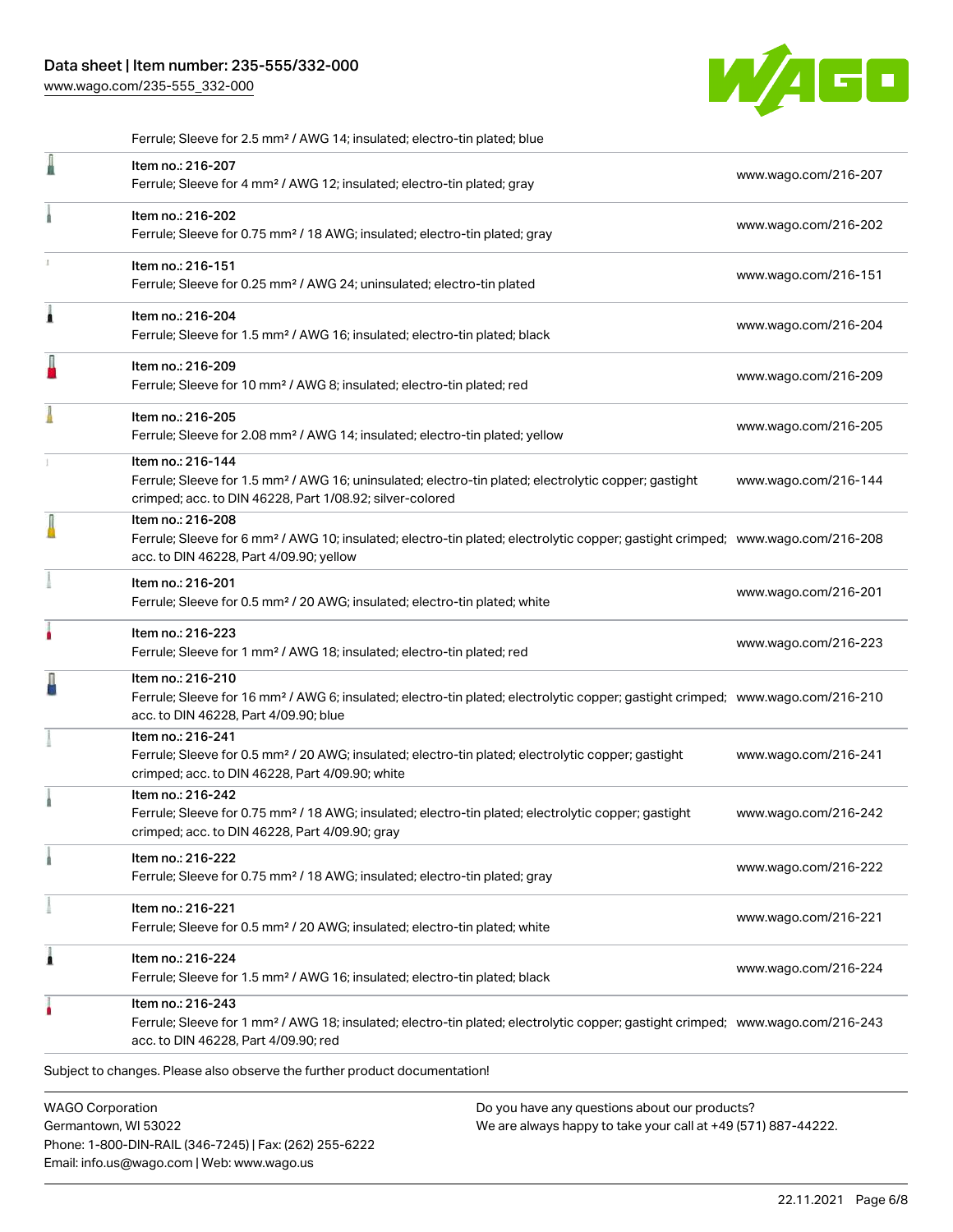# Data sheet | Item number: 235-555/332-000

[www.wago.com/235-555\\_332-000](http://www.wago.com/235-555_332-000)



| 1 | Item no.: 216-244<br>Ferrule; Sleeve for 1.5 mm <sup>2</sup> / AWG 16; insulated; electro-tin plated; electrolytic copper; gastight<br>crimped; acc. to DIN 46228, Part 4/09.90; black                     | www.wago.com/216-244 |
|---|------------------------------------------------------------------------------------------------------------------------------------------------------------------------------------------------------------|----------------------|
|   | Item no.: 216-263<br>Ferrule; Sleeve for 1 mm <sup>2</sup> / AWG 18; insulated; electro-tin plated; electrolytic copper; gastight crimped; www.wago.com/216-263<br>acc. to DIN 46228, Part 4/09.90; red    |                      |
| I | Item no.: 216-246<br>Ferrule; Sleeve for 2.5 mm <sup>2</sup> / AWG 14; insulated; electro-tin plated; electrolytic copper; gastight<br>crimped; acc. to DIN 46228, Part 4/09.90; blue                      | www.wago.com/216-246 |
| I | Item no.: 216-266<br>Ferrule; Sleeve for 2.5 mm <sup>2</sup> / AWG 14; insulated; electro-tin plated; electrolytic copper; gastight<br>crimped; acc. to DIN 46228, Part 4/09.90; blue                      | www.wago.com/216-266 |
| Â | Item no.: 216-264<br>Ferrule; Sleeve for 1.5 mm <sup>2</sup> / AWG 16; insulated; electro-tin plated; electrolytic copper; gastight<br>crimped; acc. to DIN 46228, Part 4/09.90; black                     | www.wago.com/216-264 |
| Â | Item no.: 216-284<br>Ferrule; Sleeve for 1.5 mm <sup>2</sup> / AWG 16; insulated; electro-tin plated; electrolytic copper; gastight<br>crimped; acc. to DIN 46228, Part 4/09.90; black                     | www.wago.com/216-284 |
| A | Item no.: 216-286<br>Ferrule; Sleeve for 2.5 mm <sup>2</sup> / AWG 14; insulated; electro-tin plated; electrolytic copper; gastight<br>crimped; acc. to DIN 46228, Part 4/09.90; blue                      | www.wago.com/216-286 |
| ä | Item no.: 216-287<br>Ferrule; Sleeve for 4 mm <sup>2</sup> / AWG 12; insulated; electro-tin plated; electrolytic copper; gastight crimped; www.wago.com/216-287<br>acc. to DIN 46228, Part 4/09.90; gray   |                      |
|   | Item no.: 216-262<br>Ferrule; Sleeve for 0.75 mm <sup>2</sup> / 18 AWG; insulated; electro-tin plated; electrolytic copper; gastight<br>crimped; acc. to DIN 46228, Part 4/09.90; gray                     | www.wago.com/216-262 |
|   | Item no.: 216-288<br>Ferrule; Sleeve for 6 mm <sup>2</sup> / AWG 10; insulated; electro-tin plated; electrolytic copper; gastight crimped; www.wago.com/216-288<br>acc. to DIN 46228, Part 4/09.90; yellow |                      |
|   | Item no.: 216-289<br>Ferrule; Sleeve for 10 mm <sup>2</sup> / AWG 8; insulated; electro-tin plated; electrolytic copper; gastight crimped; www.wago.com/216-289<br>acc. to DIN 46228, Part 4/09.90; red    |                      |
|   | Item no.: 216-301<br>Ferrule; Sleeve for 0.25 mm <sup>2</sup> / AWG 24; insulated; electro-tin plated; yellow                                                                                              | www.wago.com/216-301 |
|   | Item no.: 216-321<br>Ferrule; Sleeve for 0.25 mm <sup>2</sup> / AWG 24; insulated; electro-tin plated; yellow                                                                                              | www.wago.com/216-321 |
| ۸ | Item no.: 216-322<br>Ferrule; Sleeve for 0.34 mm <sup>2</sup> / 22 AWG; insulated; electro-tin plated; green                                                                                               | www.wago.com/216-322 |
| ä | Item no.: 216-267<br>Ferrule; Sleeve for 4 mm <sup>2</sup> / AWG 12; insulated; electro-tin plated; electrolytic copper; gastight crimped; www.wago.com/216-267<br>acc. to DIN 46228, Part 4/09.90; gray   |                      |
|   | Item no.: 216-302<br>Ferrule; Sleeve for 0.34 mm <sup>2</sup> / 22 AWG; insulated; electro-tin plated; light turquoise                                                                                     | www.wago.com/216-302 |

Subject to changes. Please also observe the further product documentation!

| WAGO Corporation                                       | Do you have any questions about our products?                 |
|--------------------------------------------------------|---------------------------------------------------------------|
| Germantown, WI 53022                                   | We are always happy to take your call at +49 (571) 887-44222. |
| Phone: 1-800-DIN-RAIL (346-7245)   Fax: (262) 255-6222 |                                                               |
| Email: info.us@wago.com   Web: www.wago.us             |                                                               |